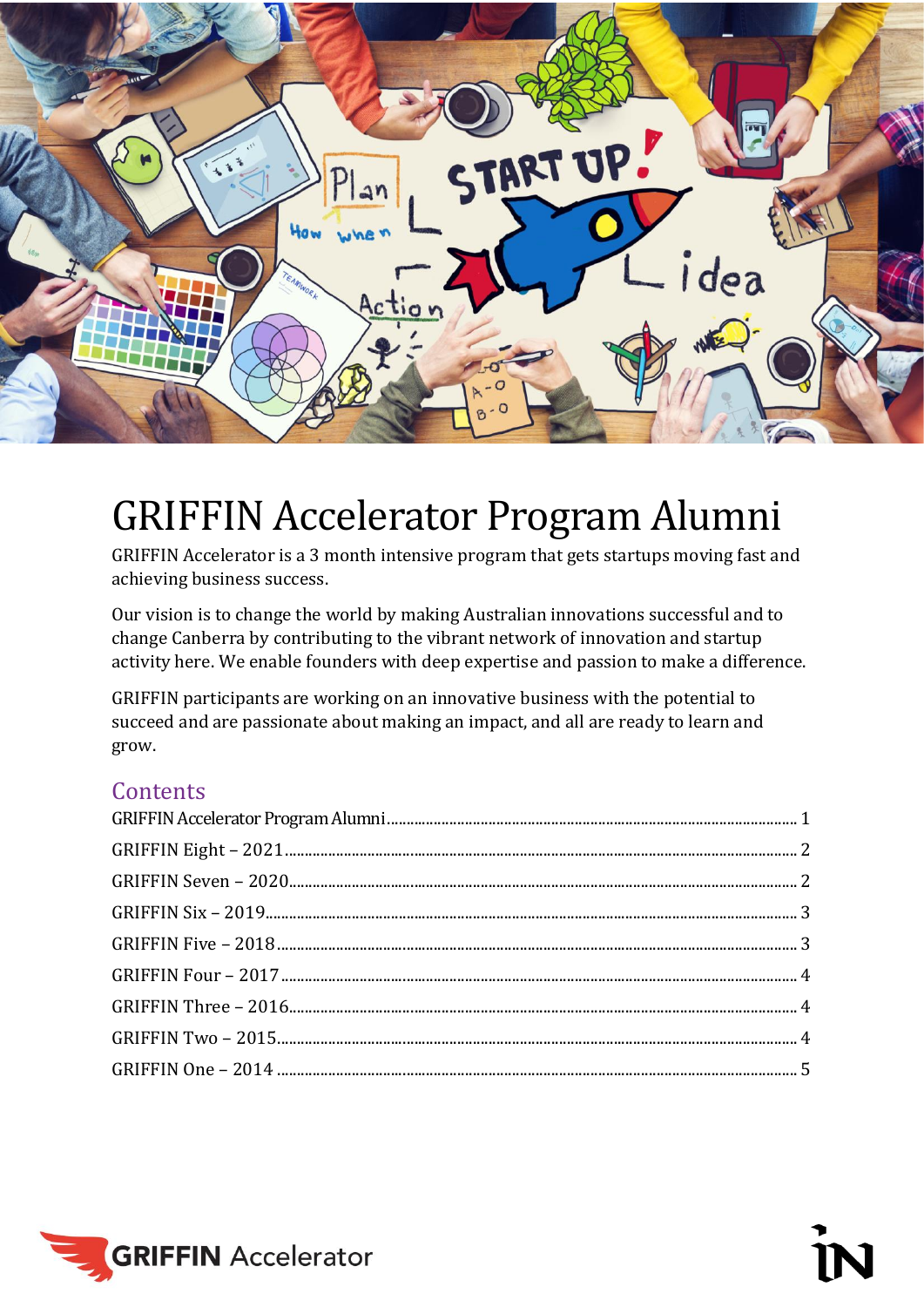## <span id="page-1-0"></span>GRIFFIN Eight – 2021

| Company                                | Description                                                                                                                                                                                                  |
|----------------------------------------|--------------------------------------------------------------------------------------------------------------------------------------------------------------------------------------------------------------|
| Seitec                                 | Seitec specializes in utilizing smart seismic sensors for<br>security and monitoring applications.                                                                                                           |
| Nuj AI                                 | Machine learning to identify animals in camera traps,<br>followed by other computer vision applications                                                                                                      |
| <b>Membrane Transport</b><br>Engineers | Membrane Transporter Engineers (MTE) build bespoke<br>membranes for harvesting target resources like precious<br>metals, minerals, nutrients and clean water from complex<br>liquids and wastewater sources. |
| Spark3D                                | Spark 3D is a spin out from ANU, with a deep<br>understanding of chemistry they have developed a new 3D<br>printer that is a true multi-material printer.                                                    |
| Miiroko                                | A subscription home hair colour, where users can access<br>hairdressers to help select and apply the colour.                                                                                                 |
| UnicornShift                           | UnicornShift is a two-sided marketplace that matches Road<br>Workers and Equipment to nearby worksites.                                                                                                      |

## <span id="page-1-1"></span>GRIFFIN Seven – 2020

| Company        | Description                                                                                                                                                                       |
|----------------|-----------------------------------------------------------------------------------------------------------------------------------------------------------------------------------|
| AirGeoX        | Mission to develop geophysical and exploration technology<br>that will increase the rate of deposit discovery<br>significantly.                                                   |
| ClinicRoom     | ClincRoom, a next-generation text/notebook for primary<br>care physicians, gaining traction as a successful reference<br>for day-to-day use in Clinic Room by doctors.            |
| PPB Technology | PPB Technology will be a global leader in point of care<br>diagnostic tests for food, veterinary, agricultural,<br>manufacturing, environmental and human health<br>applications. |
| Prism Neuro    | Prism Neuro is an early stage start-up focussed on<br>solutions to measure and improve human movement<br>control.                                                                 |

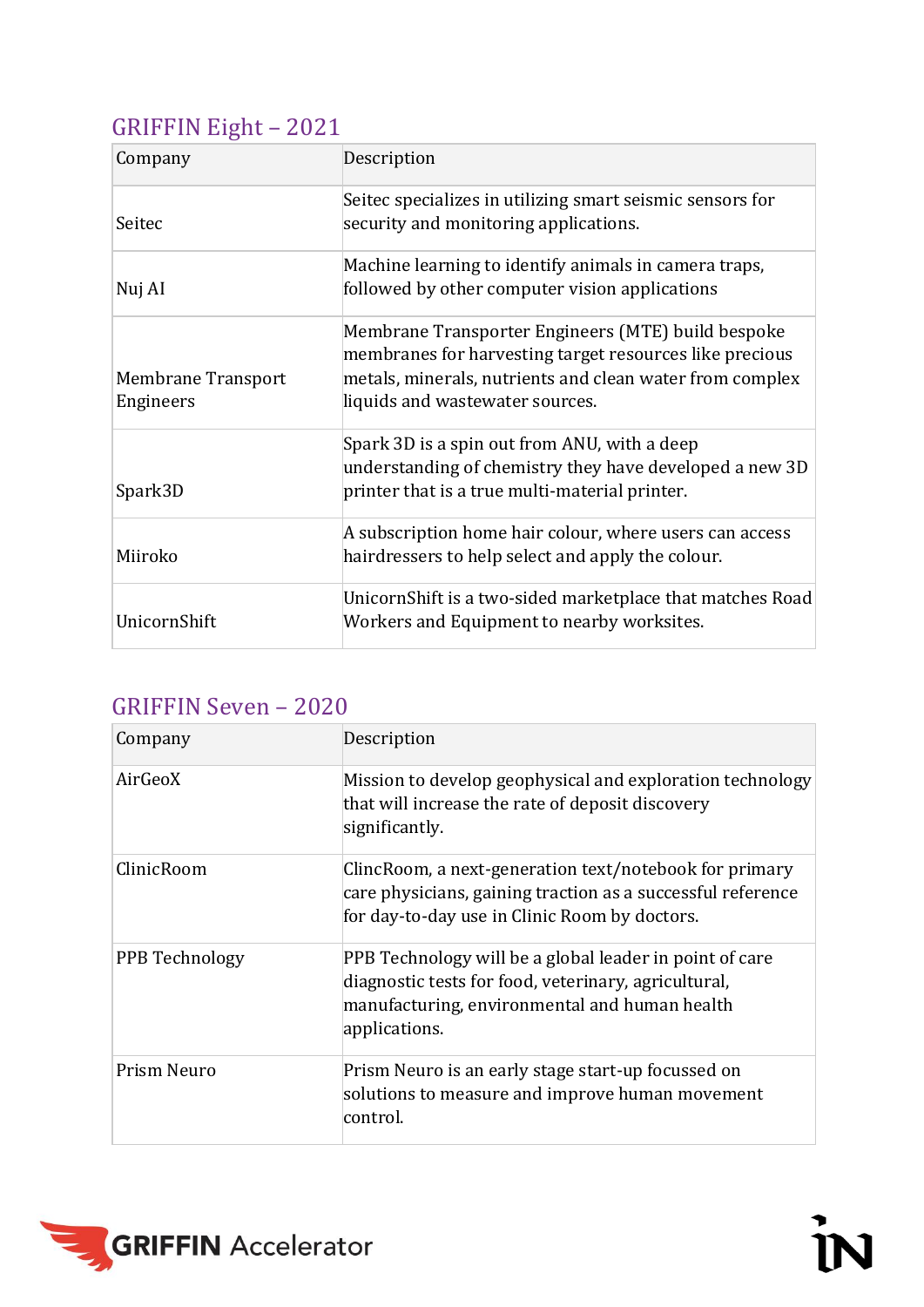| Contraco    | Contraco is a modern, flexible contract compliance solution<br>for builders and subcontractors.                                                                   |
|-------------|-------------------------------------------------------------------------------------------------------------------------------------------------------------------|
| <b>SIHQ</b> | Online counselling made easy. The SIHQ platform makes it<br>easy for you to provide online counselling to potential<br>clients from the comfort of your own home. |

## <span id="page-2-0"></span>GRIFFIN Six – 2019

| Company                | Description                                                                                                                                                                      |
|------------------------|----------------------------------------------------------------------------------------------------------------------------------------------------------------------------------|
| Healthy eating hub     | The Healthy Eating Hub is an online habit building<br>program that teaches you how to eat well for the rest of<br>your life - one habit at a time.                               |
| Recovery VR            | Recovery VR is a virtual reality therapy system that focuses<br>on VR physiotherapy rehabilitation, pain management and<br>mental health.                                        |
| Prepear                | Prepear works by using natural ingredient. The Korean<br>Pear and the Japanese Raisin. These ingredients have long<br>been used to help people wake up fresh after a few drinks. |
| Evalue8 Sustainability | By linking carbon accounting and financial accounting<br>software, Evalue8 automates and simplifies the carbon<br>footprinting process.                                          |

# <span id="page-2-1"></span>GRIFFIN Five – 2018

| Company              | Description                                                                                                             |
|----------------------|-------------------------------------------------------------------------------------------------------------------------|
| Brivvio              | Automatic branding and production tool for video<br>marketing content.                                                  |
| Little Products      | Product enables children to sit on any chair, anywhere,<br>with the back and foot support that adults take for granted! |
| Video SWMS           | Mobile application to provide easy-to-use Safe Work<br>Method Statements (SWMS) with a focus on Visual SWMS.            |
| Future superfoods    | Cricket protein products, revolutionizing how people<br>consume protein.                                                |
| <b>Stocks Blocks</b> | Recycled plastic solar panel mounting structure for solar<br>farms.                                                     |

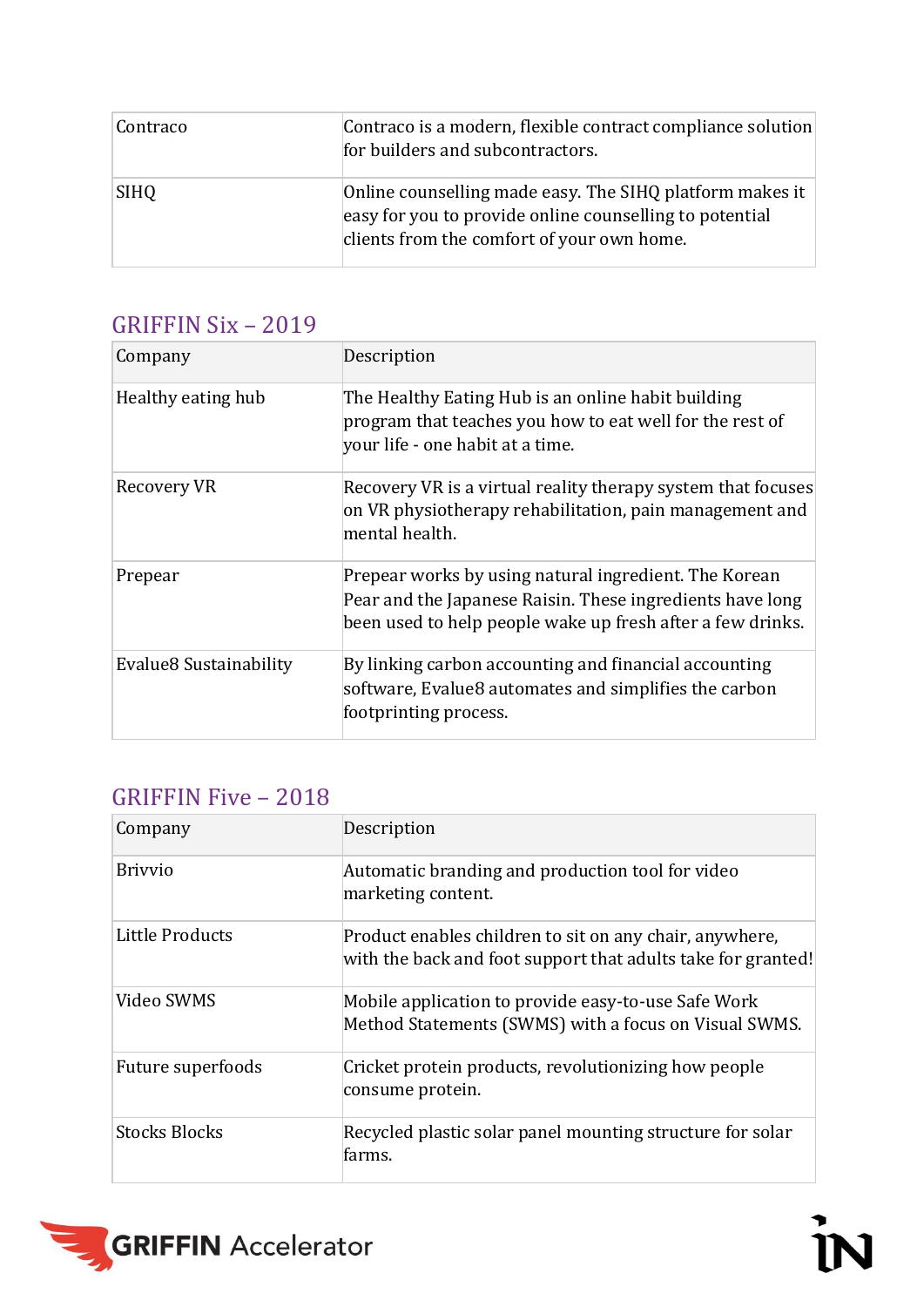## <span id="page-3-0"></span>GRIFFIN Four – 2017

| Company                            | Description                                                                                                                                                                                                                |
|------------------------------------|----------------------------------------------------------------------------------------------------------------------------------------------------------------------------------------------------------------------------|
| <b>StakOne</b>                     | StakOne helps automate tasks in the hospitality industry by<br>turning paper based checklists into a smart platform where<br>store owners can create repetitive tasks and see staff<br>contributing to tasks in real time. |
| Juxtapus                           | Juxtapus' intelligent modules empower you to create<br>electronic music with the same level of independence and<br>sophistication as an expert.                                                                            |
| <b>Brain Changer</b>               | Brain Changer's 12-week program gives you the tools to<br>learn about chronic pain, and apply that learning to your<br>life.                                                                                               |
| Dentroid Technologies<br>(Emudent) | Dental technology company based in Canberra, Australia<br>which is developing a patented technology that heralds a<br>revolution in dentistry.                                                                             |

#### <span id="page-3-1"></span>GRIFFIN Three – 2016

| Company             | Description                                                                                                                            |
|---------------------|----------------------------------------------------------------------------------------------------------------------------------------|
| Rockstars & Royalty | Couture gown, corset & costume designs.                                                                                                |
| Cyclelife HQ        | Tools, resources and guidance to improve local economy<br>through bicycle tourism.                                                     |
| Mashblox            | Mashblox® are soft hollow silicone building blox for self-<br>feeding mash foods.                                                      |
| Hometaste           | Marketplace connecting home cooks to consumers.                                                                                        |
| AntiGrabbity        | "Anti Grabbity" is a prickly textured strip that fits along the<br>top of your balcony railing to prevent hands from grabbing<br>hold. |

#### <span id="page-3-2"></span>GRIFFIN Two – 2015

| Company    | Description                                                                                                     |
|------------|-----------------------------------------------------------------------------------------------------------------|
| Signonsite | Mobile construction safety app: attendance, inductions,<br>comms, compliance, emergencies. A safety system that |